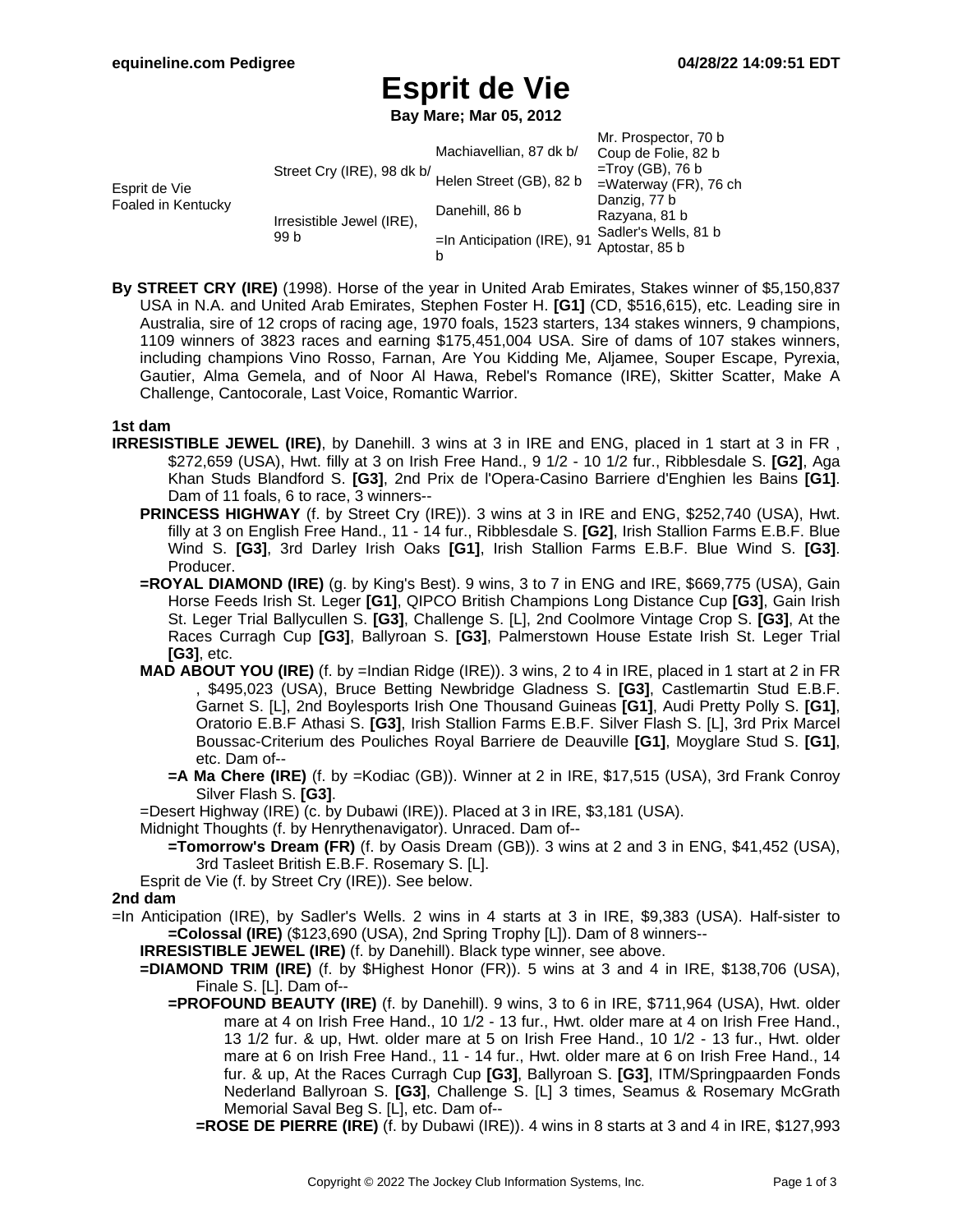## **Esprit de Vie**

**Bay Mare; Mar 05, 2012**

(USA), Platinum S. [L], Heritage S. [L], 2nd Canford Cliffs Irish E.B.F. Athasi S. **[G3]**, Clodovil E.B.F. Garnet S. [L], Platinum S. [L].

**=Rock Critic (IRE)** (g. by =Pivotal (GB)). 8 wins, 4 to 8 in IRE, \$158,597 (USA), 3rd Corkracecourse.ie Navigation S. [L].

=Majestic Silver (IRE) (f. by =Linamix (FR)). Unraced. Dam of--

- **CARLA BIANCA (IRE)** (f. by \$Dansili (GB)). 5 wins at 3 and 4 in IRE, \$251,515 (USA), Hwt. older mare at 4 on Irish Free Hand., 11 - 14 fur., Xtravision & HMV Supporting Irish Autism Action Dance Design Fillies S. **[G3]**, Meld S. **[G3]**, Irish Stallion Farms E.B.F. Naas Oaks Trial [L], Irish Stallion Farms E.B.F. Hurry Harriet S. [L], 2nd Munster Oaks **[G3]**, etc. Producer.
- **=JOAILLIERE (IRE)** (f. by Dubawi (IRE)). Winner at 3 and 4 in IRE and GER, \$53,761 (USA), Hwt. older mare at 4 on German Free Hand., 5 - 7 fur., German Owners & Breeders Frankfurt Sprint Trophy [L], 2nd Coolmore Stud Concorde S. **[G3]**, 3rd Lodge Park Stud E.B.F. Park Express S. **[G3]**, Big Bad Bob Gladness S. **[G3]**. Dam of--
	- **=REVE DE VOL (IRE)** (g. by =Siyouni (FR)). Winner at 2 and 3, 2021 in IRE, \$68,473 (USA), Sky Bet Orby S. [L], 2nd Fitzdares Royal Whip S. **[G3]**, 3rd KPMG Champions Juvenile S. **[G2]**.
	- **=HOMELESS SONGS (IRE)** (f. by =Frankel (GB)). Winner in 4 starts at 2 and 3, 2022 in IRE, \$54,999 (USA), Ballylinch Stud Priory Belle Leopardstown One Thousand Guineas Trial **[G3]**.
- **=True Solitaire (IRE)** (c. by Oasis Dream (GB)). Winner at 2 in IRE, \$69,949 (USA), 2nd Juddmonte Beresford S. **[G2]**, Willis Champions Juvenile S. **[G3]**, Leopardstown Two Thousand Guineas Trial [L].
- =Candle Lit (IRE) (f. by Duke of Marmalade (IRE)). Unraced. Dam of--

**=Fresnel (GB)** (f. by =Sea The Stars (IRE)). Winner at 3 in IRE, \$49,389 (USA), 2nd Bahrain International Ballyroan S. **[G3]**, Irish Stallion Farms E.B.F. Noblesse S. [L].

- **Legal Jousting (IRE)** (c. by =Indian Ridge (IRE)). 2 wins at 3 in IRE and NA , \$99,948 (USA), 2nd Desert King E.B.F. Tetrarch S. **[G3]**, Leopardstown Two Thousand Guineas Trial S. [L], 3rd Fort Marcy H. **[G3]**. Sire.
- =Instant Sparkle (IRE) (f. by Danehill). Winner at 3 in IRE, \$21,271 (USA). Dam of--
	- **=MAKING LIGHT (IRE)** (f. by =Tamayuz (GB)). 5 wins, 2 to 4 in IRE, \$220,764 (USA), Lodge Park Stud Irish E.B.F. Park Express S. **[G3]**, Killavullan S. **[G3]**, Goffs Platinum S. [L], Thetote.com Knockaire S. [L], 2nd Clodovil Irish E.B.F. Garnet S. [L], etc.
- =Intricate Web (IRE) (g. by Warning (GB)). 14 wins, 3 to 9 in ENG, \$178,078 (USA).
- =Silent Confession (IRE) (g. by Selkirk). Winner at 3 in IRE, \$18,508 (USA).
- =Illustration (IRE) (g. by =Pivotal (GB)). Winner at 3 and 7 in ENG, \$7,030 (USA).

=Acceptance Speech (IRE) (c. by \$Daylami (IRE)). 11 wins, 5 to 7 in CYP.

### **3rd dam**

- **APTOSTAR**, by Fappiano. 6 wins, 2 to 4, \$537,259, Acorn S. **[G1]**, Bed o'Roses H. **[G2]**, Vagrancy H. **[G3]**, Ruthless S. [L] (AQU, \$54,660), 2nd Coaching Club American Oaks **[G1]**, Ballerina S. **[G1]**, Bed o'Roses H. **[G2]**, Genuine Risk S. **[G2]**, etc. Half-sister to **MAN ALRIGHT** (\$162,796, Colin S. **[G3]**, etc., sire). Dam of 7 winners--
	- **=Colossal (IRE)** (c. by Grand Lodge). 5 wins at 2 and 3 in IRE and MAC, \$123,690 (USA), 2nd Spring Trophy [L].
	- =In Anticipation (IRE) (f. by Sadler's Wells). See above.
	- =Alexiade (IRE) (f. by \$Montjeu (IRE)). 2 wins at 3 in FR , placed at 4 and 7 in IRE, \$33,855 (USA). Dam of--
		- **ALEXIOS KOMNENOS (IRE)** (c. by =Choisir (AUS)). Winner at 2 and 3 in IRE, \$78,908 (USA), Invesco Pension Consultants Desmond S. **[G3]**, 2nd Japan Racing Association Tyros S. **[G3]**, 3rd Dubai Duty Free Millennium Millionaire Celebration S. [L].
	- =Storming Spirit (GB) (g. by \$In the Wings (GB)). 7 wins, 3 to 6 in FR , \$202,258 (USA).
	- =In Generosity (IRE) (f. by =Generous (IRE)). Winner at 4 and 5 in IRE, \$18,769 (USA).
	- =Point of Origin (IRE) (g. by Caerleon). Winner at 7 in ENG, \$6,949 (USA).
	- =Ten Twenty Two (IRE) (c. by Green Desert). Winner at 4 in DEN.
	- =Incommunicado (IRE) (f. by Sadler's Wells). Unraced in Ireland. Dam of--
		- **=Total Response (NZ)** (f. by Kheleyf). 3 wins at 3 in AUS and NZ , \$32,410 (USA), 3rd